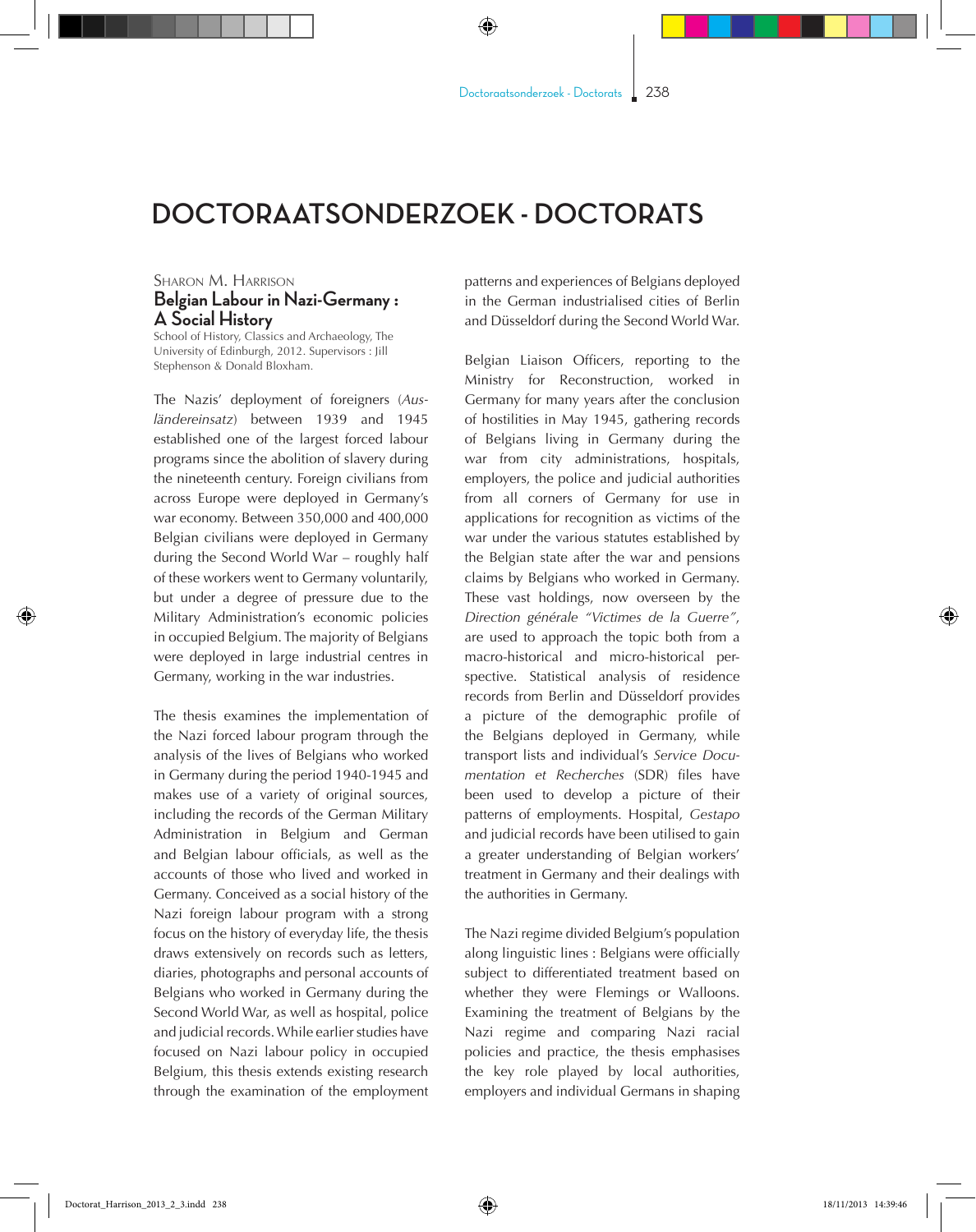## 239 Doctoraatsonderzoek - Doctorats

the experiences of foreign workers. It is argued that an important distinction must be made in relation to the material advantages western European workers enjoyed due to their elevated position in the Nazi racial hierarchy and the benefits individual foreign workers were able to secure by virtue of their employment skills, linguistic skills and greater confidence. The experiences of Belgian workers are also compared and contrasted with those of other national groups and are related to the broader history of foreign labour in Nazi Germany.

The study also examines the experiences of Belgian women. While Belgian women represented close to 15 percent of Belgians deployed in Germany, studies of Belgian labour in Germany have devoted little attention to their experiences. Few Belgian women sought formal recognition from the Belgian state as victims of the war under the various statutes. Drawing on Belgian women's SDR files, the thesis contributes to an understanding of their experiences. The analysis of women's departures reveals a complex picture. In spite of the economic constraints and conscription for *Arbeitseinsatz* that compelled many women to depart for Germany, the experiences of Belgian women show that they still had some room to manoeuvre and many women made the choice to go to Germany for their own reasons. Belgian women enjoyed a privileged status as western European workers, which brought greater confidence. The public outrage in Belgium that surrounded the conscription of Belgian women ensured that the German labour administration and employers were forced to make concessions to Belgian women – concessions that they readily exploited. Women who were conscripted worked pro-actively to secure their return to Belgium, a number using pregnancy – feigned or real – as an avenue to obtain leave to return home. Whatever the circumstances of their departure, Belgian women were not simply at the mercy of the German employers and labour authorities. Their departure for Germany even proved a liberating and positive experience for some women. Belgian women were not simply victims of the occupier's labour policies.

By focusing on the social history of the *Ausländereinsatz* and the stories of individual Belgians, the thesis maps the varied experiences of Belgians in Germany during the Second World War, illustrating convergence and divergence from Nazi racial policy and the fundamental role ordinary Germans played. More importantly, however, the thesis shows that Belgian civilian workers were not just passive victims of the German occupation. The decision to go to Germany to work was a personal one for many Belgian volunteers, based on individual circumstances. The thesis illustrates that the employment patterns of Belgian volunteers frequently mirrored those of Belgian migrant workers who went to Germany during the nineteenth and early twentieth century in pursuit of seasonal work. Like their forbears, many Belgians accepted labour assignments in parts of Germany that were close to Belgium. In Rhine-Ruhr cities close to the German-Belgian border like Düsseldorf, volunteers made up a high proportion of Belgian civilian workers. In a close parallel to the seasonal employment patterns of Belgian migrant workers, many Belgian workers completed labour assignments and returned to Belgium in the winter months or delayed the commencement of a labour assignment until after the winter passed, while others would take up a series

◈